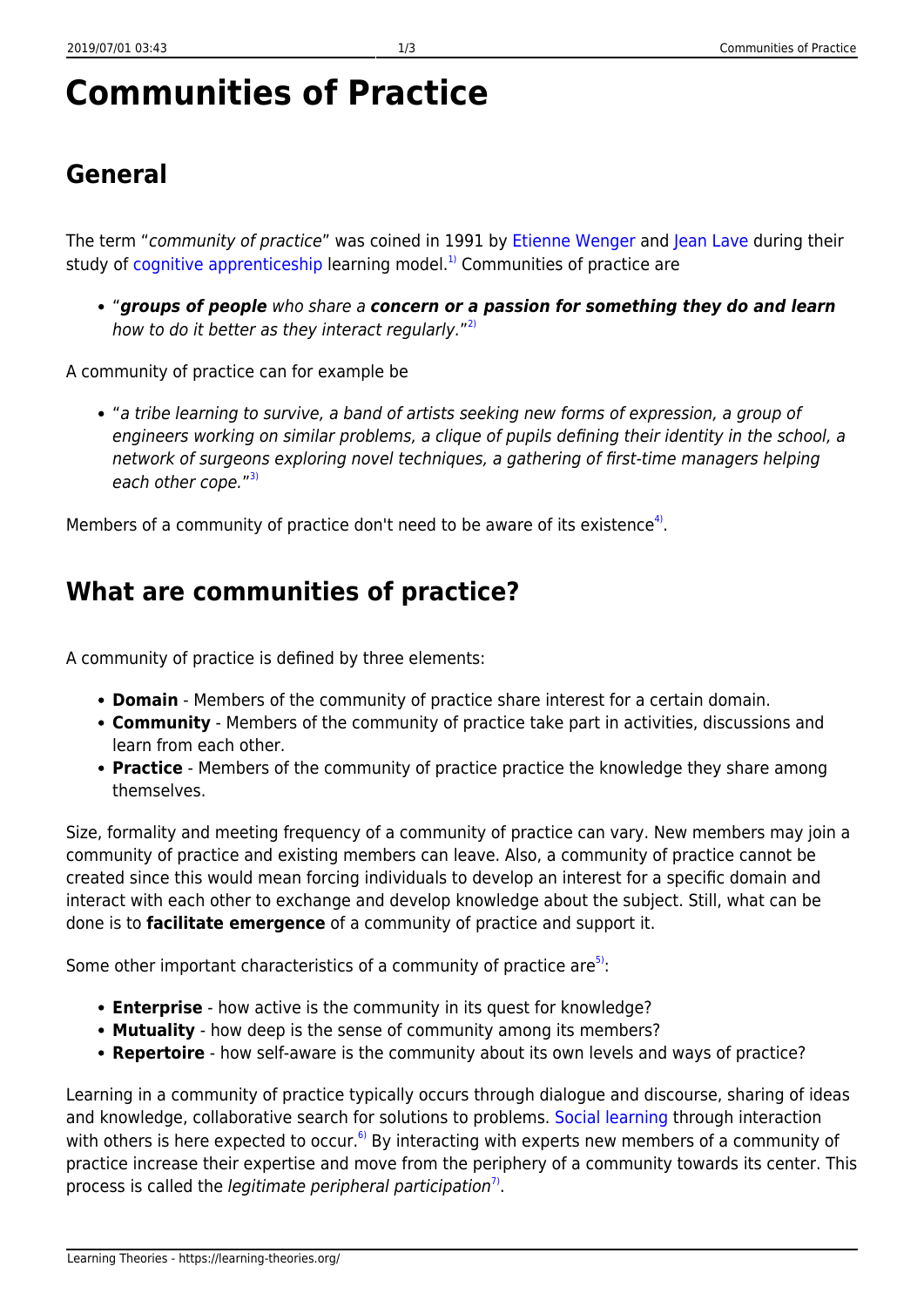Last update: 2012/01/12 learning\_theories:communities\_of\_practice https://learning-theories.org/doku.php?id=learning\_theories:communities\_of\_practice 11:42

# **What is the practical meaning of communities of practice?**

The concept of communities of practice has practical applications in business, organizational design, government, civic life and education.<sup>[8\)](#page--1-0)</sup>

Transformation to communities of practice in schools could however be more demanding since education is their primary goal. The transformation can be observed in three dimensions: internally to organize learners into communities of practice around their school subjects, external to connect them with other communities outside school and over lifetime by organizing communities of practice lasting after the schooling period.

# **Criticisms**

Communities of practice are, depending on the point of view on them, subjected to different criticisms. Some of them, identified by Roberts $9$ , are:

- **Power** No matter if its source is a hierarchical position in an organization and thereby in a community of practice or length of participation in the community, members with greater power will have a greater influence in negotiating meaning possibly leaving new members on the periphery of the community.
- **Trust** Members of a community of practice might be unwilling to share their knowledge without feeling of trust in other members.
- **Predispositions** A community of practice may become inert in changing its views and practices.

#### **Keywords and most important names**

- **Communities of practice**, **community**, **social learning**, **legitimate peripheral participation**
- [Etienne Wenger,](http://www.ewenger.com/theory/) [Jean Lave](http://www.ischool.berkeley.edu/people/faculty/jeanlave)

# **Bibliography**

[Roberts, Joanne. Limits to Communities of Practice. Journal of management studies 43, no. 3:](http://northumbria.academia.edu/JoanneRoberts/Papers/323719/Limits_to_Communities_of_Practice) [623-639. 2006.](http://northumbria.academia.edu/JoanneRoberts/Papers/323719/Limits_to_Communities_of_Practice)

[Wenger, E. Communities of practice: a brief introduction. June, 2006.](http://partnershipforchildhealth.org/mhip_intro_10_Communities_of_Practice-A_Brief_Introduction_by_Etienne_Wenger.pdf) Retrieved May 12, 2011.

[Kirschner, Paul A., and Kwok-Wing Lai. Online communities of practice in education. Technology,](http://www.ou.nl/Docs/Expertise/NELLL/publicaties/Online%20communities%20of%20practice%20in%20education.pdf) [Pedagogy and Education 16, no. 2: 127-131. July 2007.](http://www.ou.nl/Docs/Expertise/NELLL/publicaties/Online%20communities%20of%20practice%20in%20education.pdf)